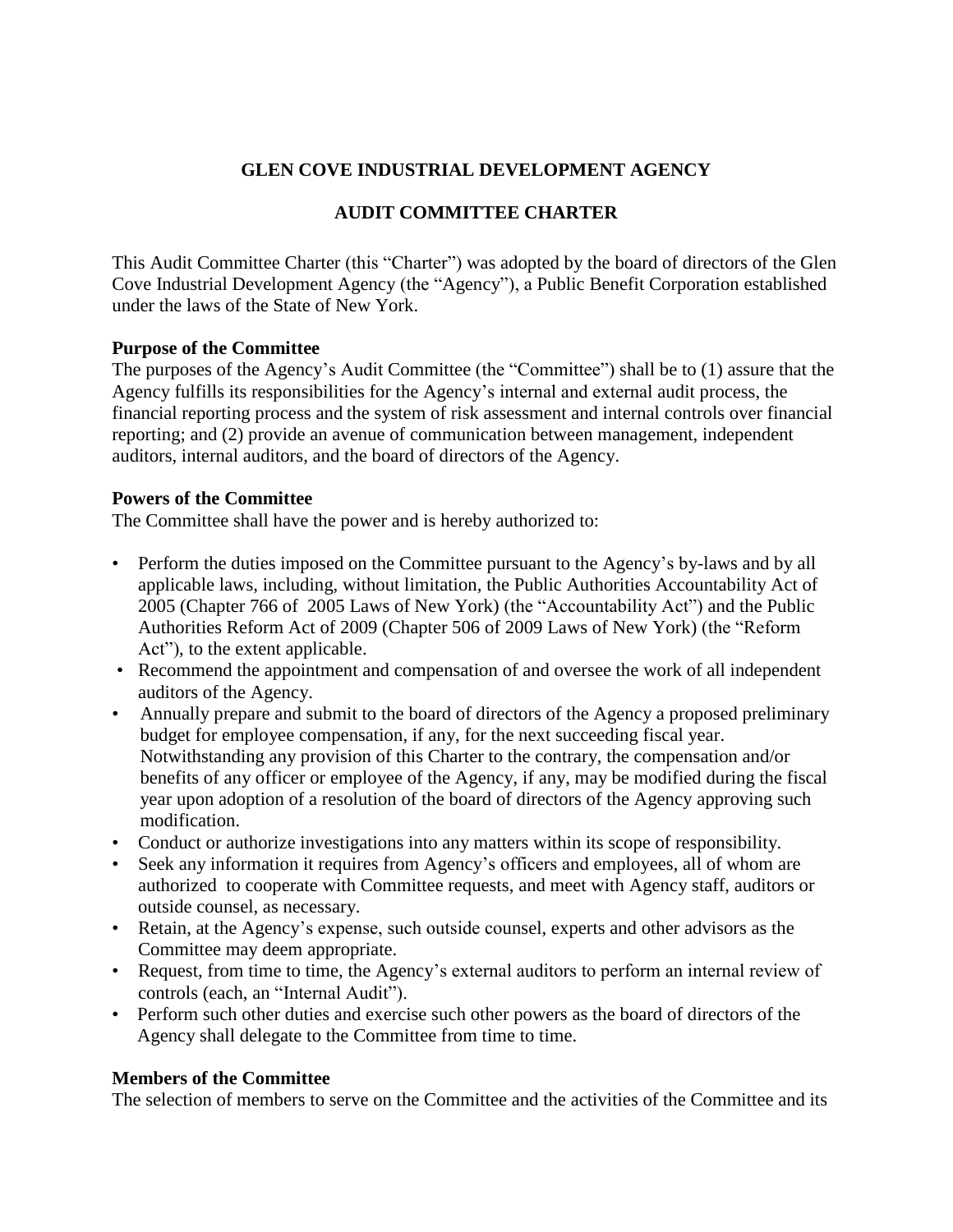members shall in all respects be in compliance with the Agency's by-laws and applicable law, including, without limitation, the Accountability Act and the Reform Act, to the extent applicable. The board of directors of the Agency shall designate one (1) member of the Committee as its Chair. The members of the Committee shall serve until their resignation or removal by the directors of the Agency.

Committee members shall be prohibited from being an employee of the Agency or an immediate family member of an employee of the Agency. In addition, Committee members shall not engage in any private business transactions with the Agency or receive compensation from any private entity that has material business relationships with the Agency, or be an immediate family member of an individual that engages in private business transactions with the Agency or receives compensation from an entity that has material business relationships with the Agency.

All members of the Committee shall possess or obtain a basic understanding of governmental financial reporting and auditing.

#### **Meetings**

Members of the Committee are expected to attend each Committee meeting, in person or via telephone or videoconference. The Committee may invite other individuals, such as members of management, auditors or other technical experts to attend meetings and provide pertinent information.

The Committee shall meet at least twice each year, with the expectation that additional meetings may be required to adequately fulfill all the obligations and duties outlined in this Charter.

An agenda shall be prepared for each meeting of the Committee and, to the extent feasible, provided to the members of the Committee at least five (5) days in advance of the meeting date, together with the appropriate materials required for members to make informed decisions at such meeting. Minutes of each meeting shall be in writing.

In addition to the Agency's auditors, the Committee shall, at its option, have access to the services of at least one financial expert selected by the Committee, whose name shall be disclosed in the annual report of the Agency. The financial expert should have (1) an understanding of generally accepted accounting principles and financial statements, (2) experience in preparing or auditing financial statements of comparable entities, (3) experience in applying such principles in connection with accounting for estimates, accruals and reserves, (4) experience with internal accounting controls, and (5) an understanding of audit committee functions.

The Committee shall meet with the Agency's independent auditor at least annually to discuss the financial statements of the Agency.

## **Responsibilities of the Committee**

The Committee shall from time to time:

• Pre-approve all audit services provided by the independent auditor. Establish procedures for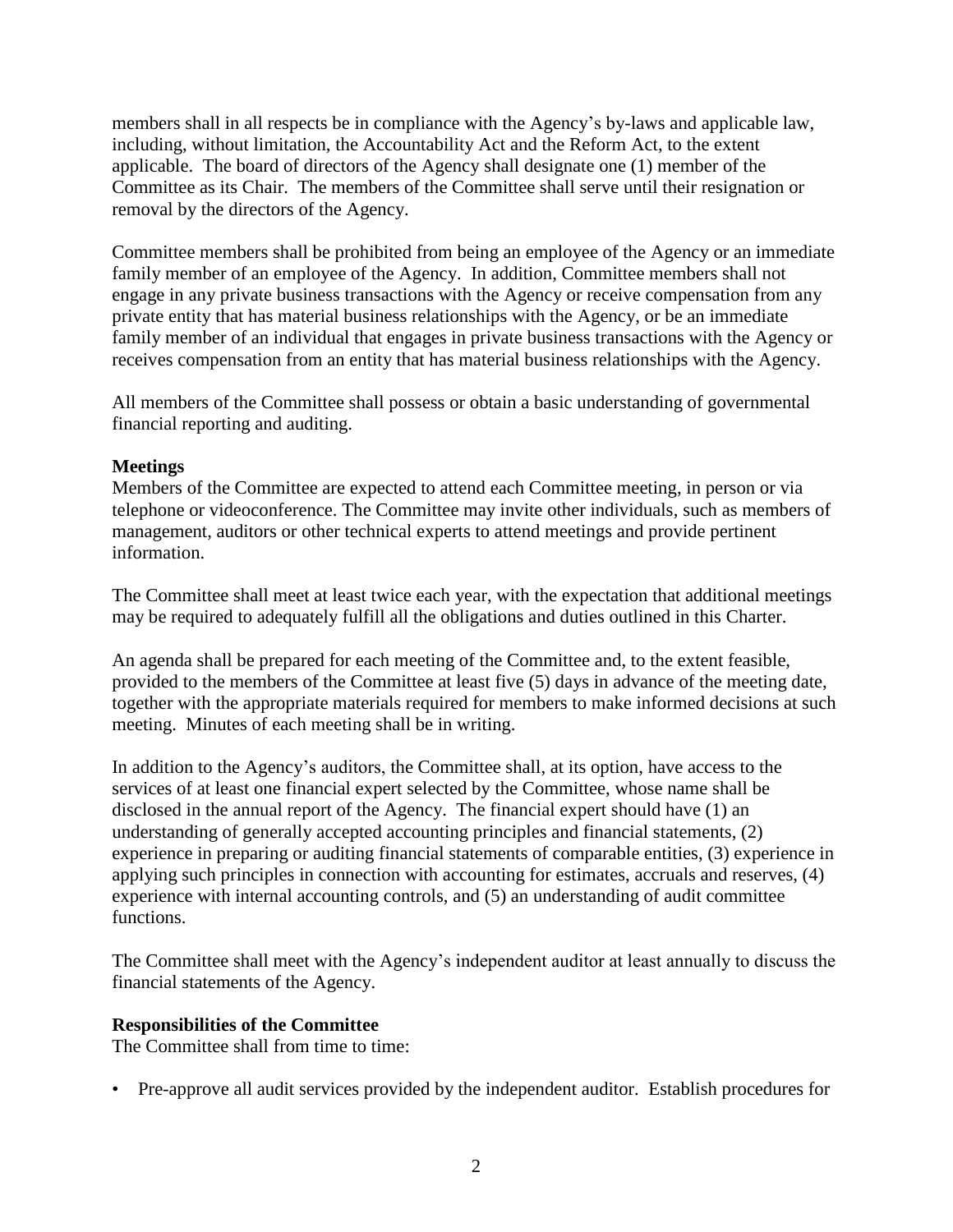the engagement of the independent auditor to provide permitted audit services. The Agency's independent auditor shall be prohibited from providing non-audit services unless the Committee gives its prior written approval. Non-audit services include tasks that directly support the Agency's operations, such as bookkeeping or other services related to the accounting records or financial statements of the Agency, financial information systems design and implementation, appraisal or valuation services, actuarial services, investment banking services and other tasks that may involve performing management functions or making management decisions.

- Review and approve the Agency's audited financial statements, associated management letter, report on internal controls and all other auditor communications and meet with the independent audit firm as required to discuss any significant issues that may have surfaced during the course of the audit; review and discuss any significant risks reported in the independent audit findings and recommendations and assess the responsiveness and timeliness of management's follow-up activities pertaining to the same.
- Review significant accounting and reporting issues, including complex or unusual transactions and management decisions, and recent professional and regulatory pronouncements, and understand their impact on the financial statements.
- Review with Chief Financial Officer and the Executive Director, the charter, activities, staffing and organizational structure of the Internal Audit function; review the reports of internal auditors, and have authority to review and approve the Internal Audit plan; review the results of the Internal Audit and approve procedures for implementing accepted recommendations of internal auditors; review management's assessment of the effectiveness of the Agency's internal controls and review the report on internal controls by independent auditors as a part of the financial audit engagement. Ensure that the Internal Audit function is organizationally independent from the Agency's day-to-day operations.
- Ensure that the Agency has an appropriate confidential mechanism for individuals to report suspected fraudulent activities, allegations of corruption, fraud, criminal activity, conflicts of interest or abuse by the directors, officers, or employees of the Agency or any persons having business dealings with the Agency or breaches of internal control; develop procedures for the receipt, retention, investigation and/or referral of complaints concerning accounting, internal controls and auditing to the appropriate body.
- Oversee special investigations as needed and/or refer specific issues to the appropriate body for further investigation; review all reports delivered to it by appropriate oversight bodies and serve as a point of contact with such bodies. Review all reports delivered to it by any oversight body.
- Present annually to the Agency's board of directors a written report of how it has discharged its duties and met its responsibilities as outlined in this Charter.
- At the Agency's option, obtain any information and training needed to enhance the Committee members' understanding of the role of audits and auditors, the risk management